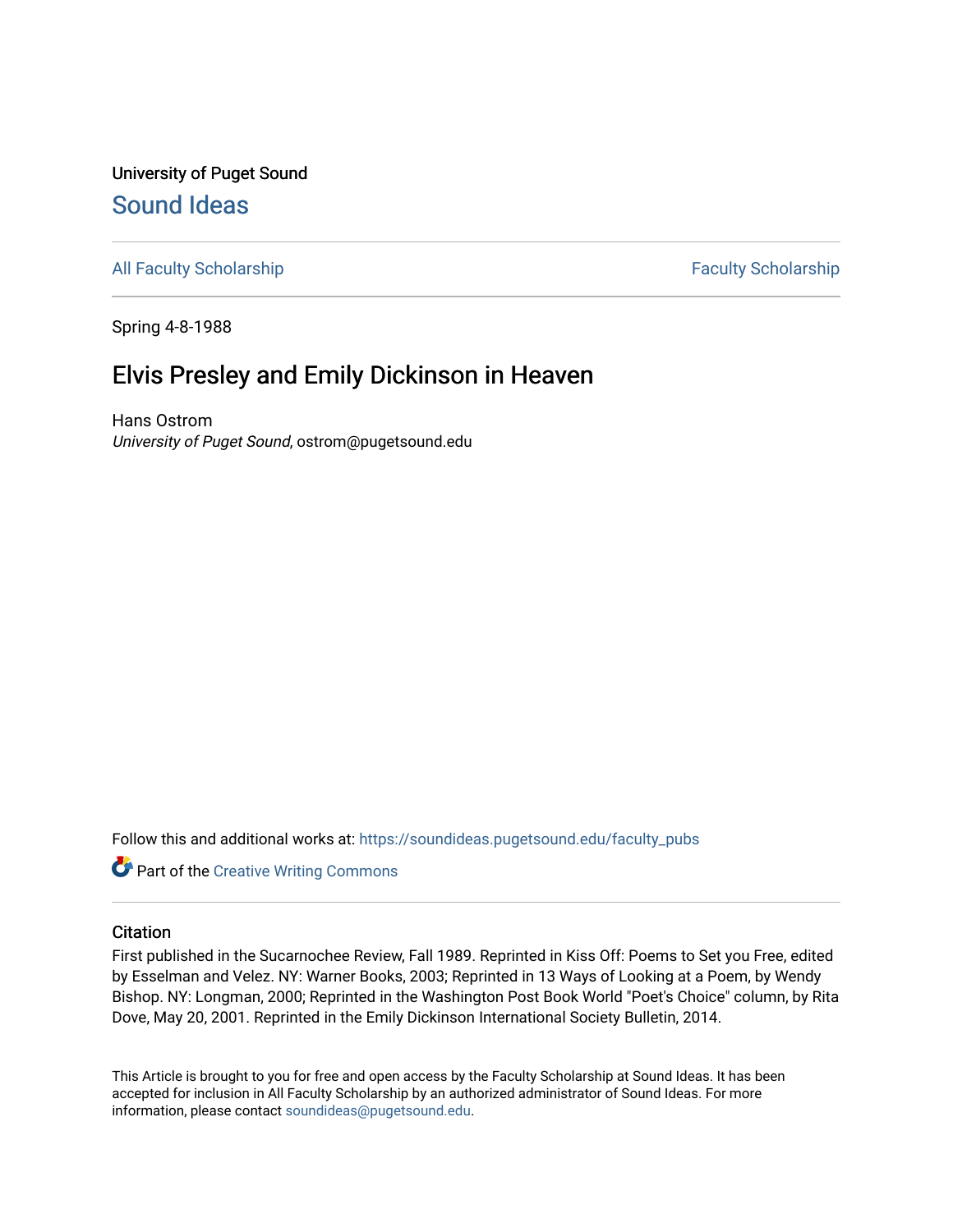## **Elvis Presley and Emily Dickinson in Heaven**

By Hans Ostrom

They call each other E. Elvis picks wildflowers near the river and brings them to Emily. She explains half-rhymes to him.

In heaven Emily wears her hair long, sports Levis and western blouses with rhinestones. Elvis is lean again, wears baggy trousers

and T-shirts, a letterman's jacket from Tupelo High. They take long walks and often hold hands. She prefers they remain just friends. Forever.

Emily's poems now contain naugahyde, Cadillacs, electricity, jets, TV, Little Richard and Richard Nixon. The rock-a-billy rhythm makes her smile.

Elvis likes himself with style. This afternoon he will play guitar and sing "I Taste a Liquor Never Brewed" to the tune of "Love Me Tender."

Emily will clap and harmonize. Alone in their cabins later, they'll listen to the river and nap. They will not think of Amherst